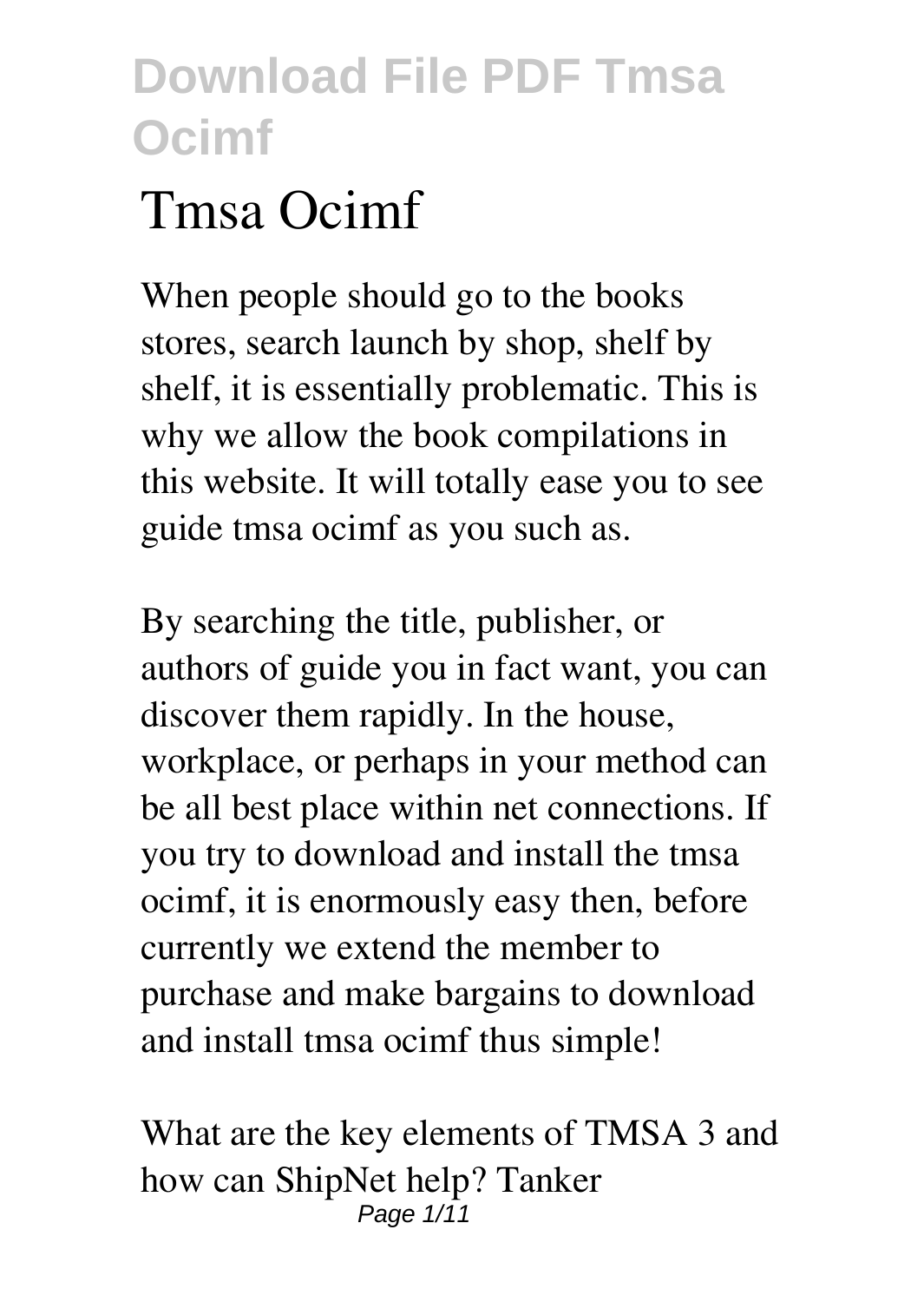*Management and Self Assessment* OCIMF SIRE VIQ : Vetting The Bridge What is BIMCO, SIGTTO, and OCIME Importance for the maritime industry Ship Vetting Inspections - SIRE, CDI, and Condition Surveys Koi Tumsa Nahin (Full Song) Krrish SIRE Chapter 9 of VIQ Mooring OCIMF Mooring Forces Calculator Tankers (MEG4) What is OCIMF (Oil Companies International Marine Forum)?

Vetting The Bridge - Chapter 4 of the VIQ **Offshore Vessel Management and Self Assessment OVMSA Second Edition 2019** *Koi Tumsa Nahin Lyrical Video Song | Krrish | Hrithik Roshan, Priyanka Chopra* **Capesize Vessel Keel** types of statutory surveys *AMSA Port State Control* **15 Things You Didn't Know About Running A Shipping Business** *ISGOTT 6th Edition - What's new ? (Part 1)* Safety Management System - SMS Deck Cadet's Page 2/11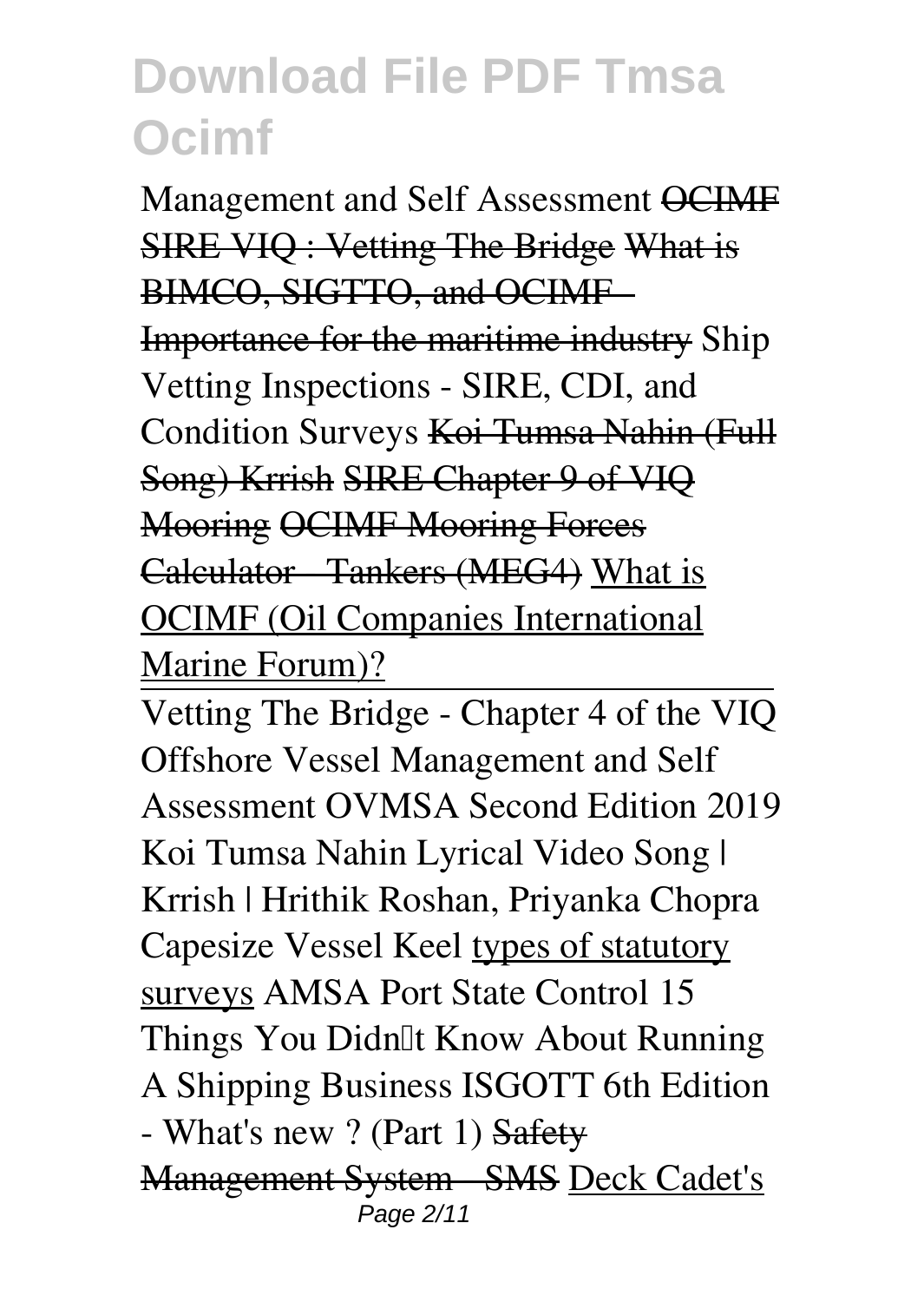Life Onboard a Tanker Vessel

What is the Benefit of Port State Control survey and certification

Commodity Brief: Tanker Chartering Offshore wind power: How to unlock the necessary investments?

Chapter 8 of SIRE VIQ <sup>[]</sup> Cargo \u0026 Ballast System I Petroleum Tankers (Vol 1 of 3)**OVID - OVIQ** *Maritime Perspectives: Future of Shipping - Digitalisation* **Tumsa Nahin Dekha (2004) | Full Hindi Movie | Emraan Hashmi, Dia Mirza, Anupam Kher** Lessons to be learned from recent cyber incidents Ship certificates Validity, Issuer, and Requirements Addressing the Human Element Webinar *Tmsa Ocimf* OCIMF was formed in April 1970 in response to the growing public concern about marine pollution, particularly by oil, after the Torrey Canyon incident in 1967. In the early 1970s, a variety of anti-Page 3/11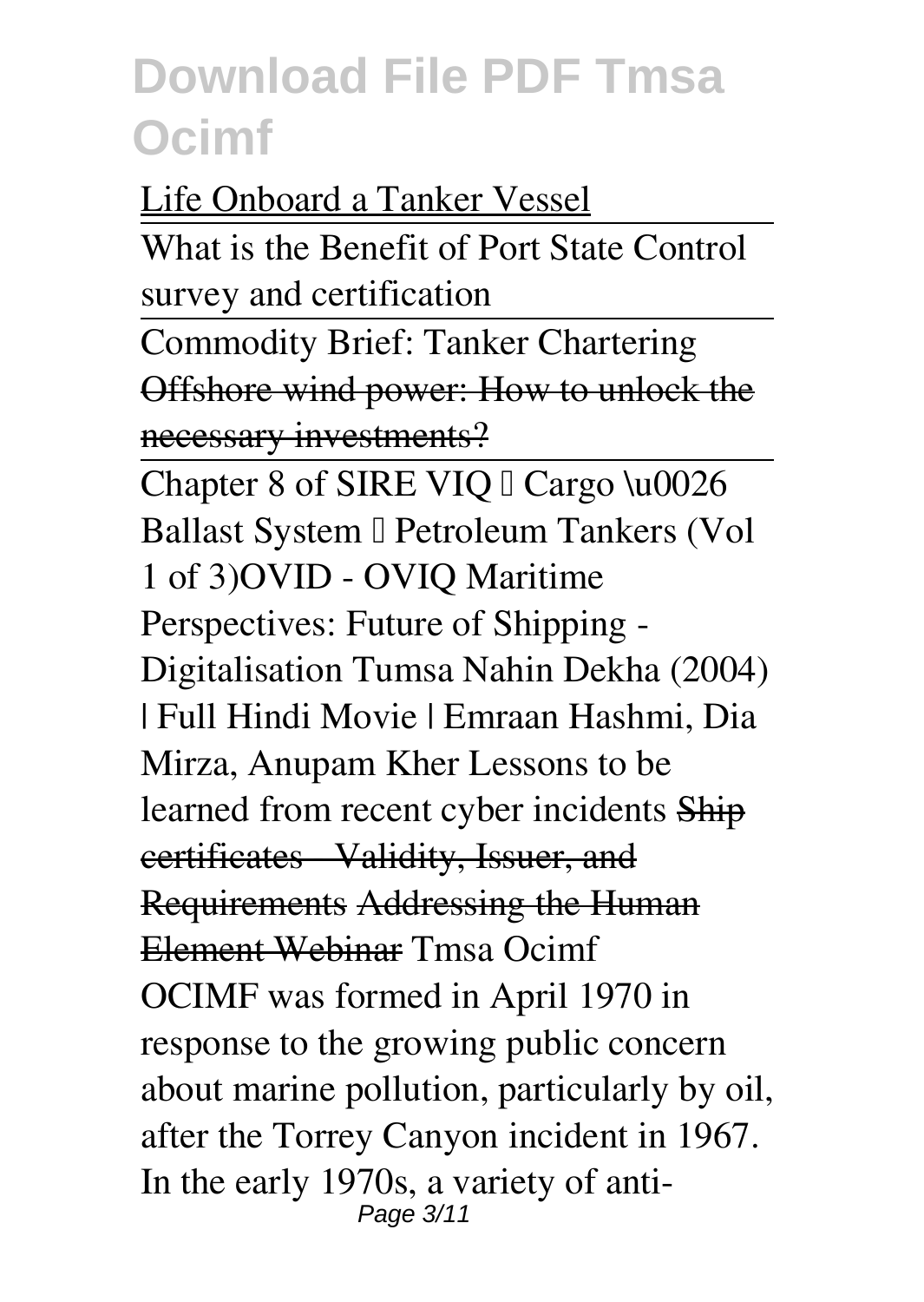pollution initiatives were starting to emerge nationally, regionally and internationally, but with little coordination.

*OCIMF - Oil Companies International Marine Forum - Home* The Tanker Management and Self Assessment (TMSA) programme provides companies with a means to improve and measure their own safety management systems.

*OCIMF - Ship Inspection Report Programme*

In 2004 the Oil Companies International Marine Forum (OCIMF) published their Tanker Management Self Assessment (TMSA) program, which is a tool for tanker operators to measure and improve their Safety Management System.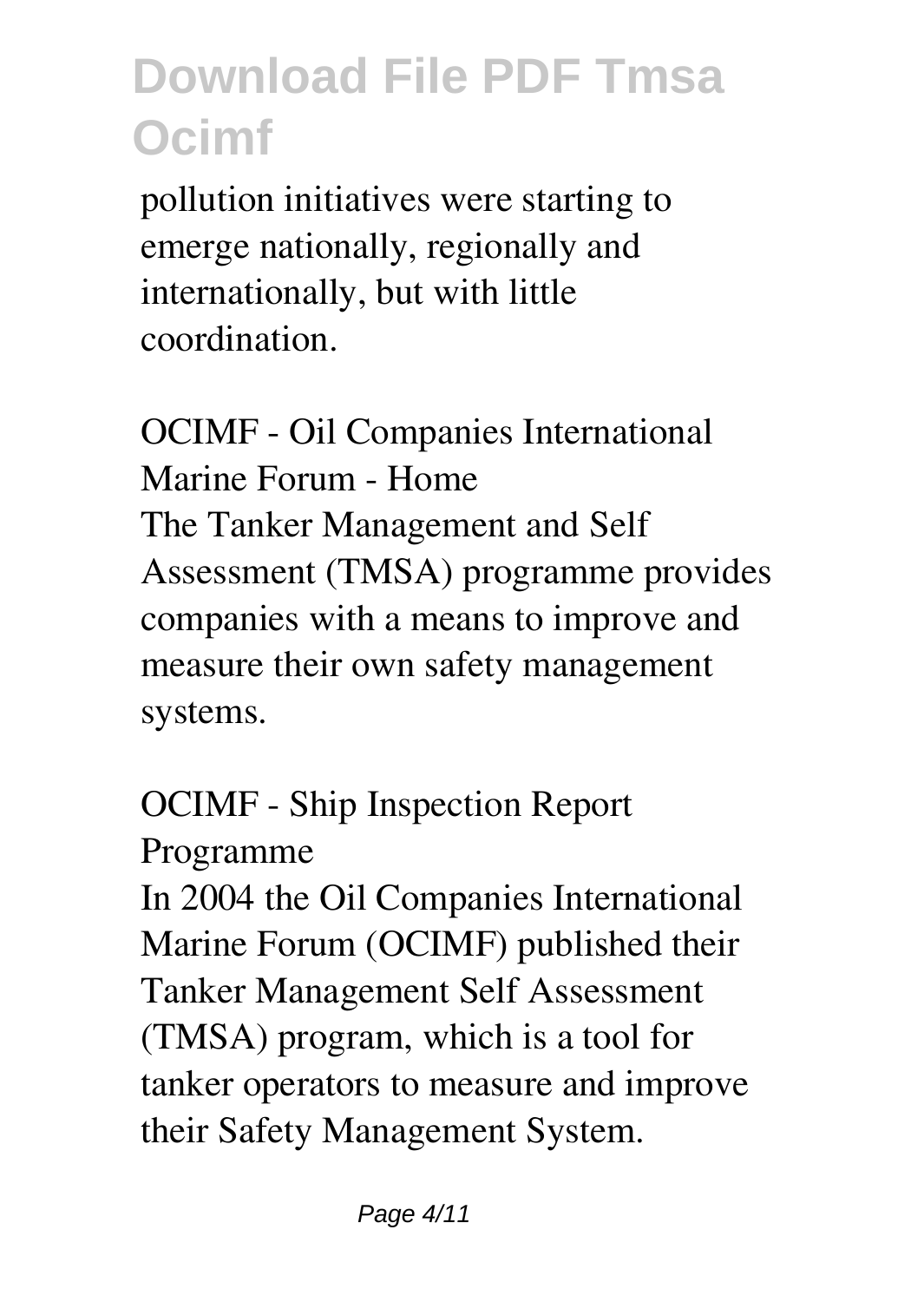#### *TMSA / OVMSA*

TMSA OCIMF<sup>I</sup>s Tanker Management and Self Assessment programme was introduced in 2004 as a tool to help vessel operators assess, measure and improve their safety management systems. It complements industry quality codes and is intended to encourage self-regulation and promote continuous improvement among tanker operators.

*TMSA - Marine Inspection* The OCIMF Tanker Management and Self Assessment (TMSA) programme consists of a book, a matching online tool for recording the self assessment and a database for sharing reports. In February 2017 TMSA was integrated into the Ship Inspection Report Programme (SIRE).

*Tanker Management and Self Assessment 3 (TMSA3) A Best ...* Page 5/11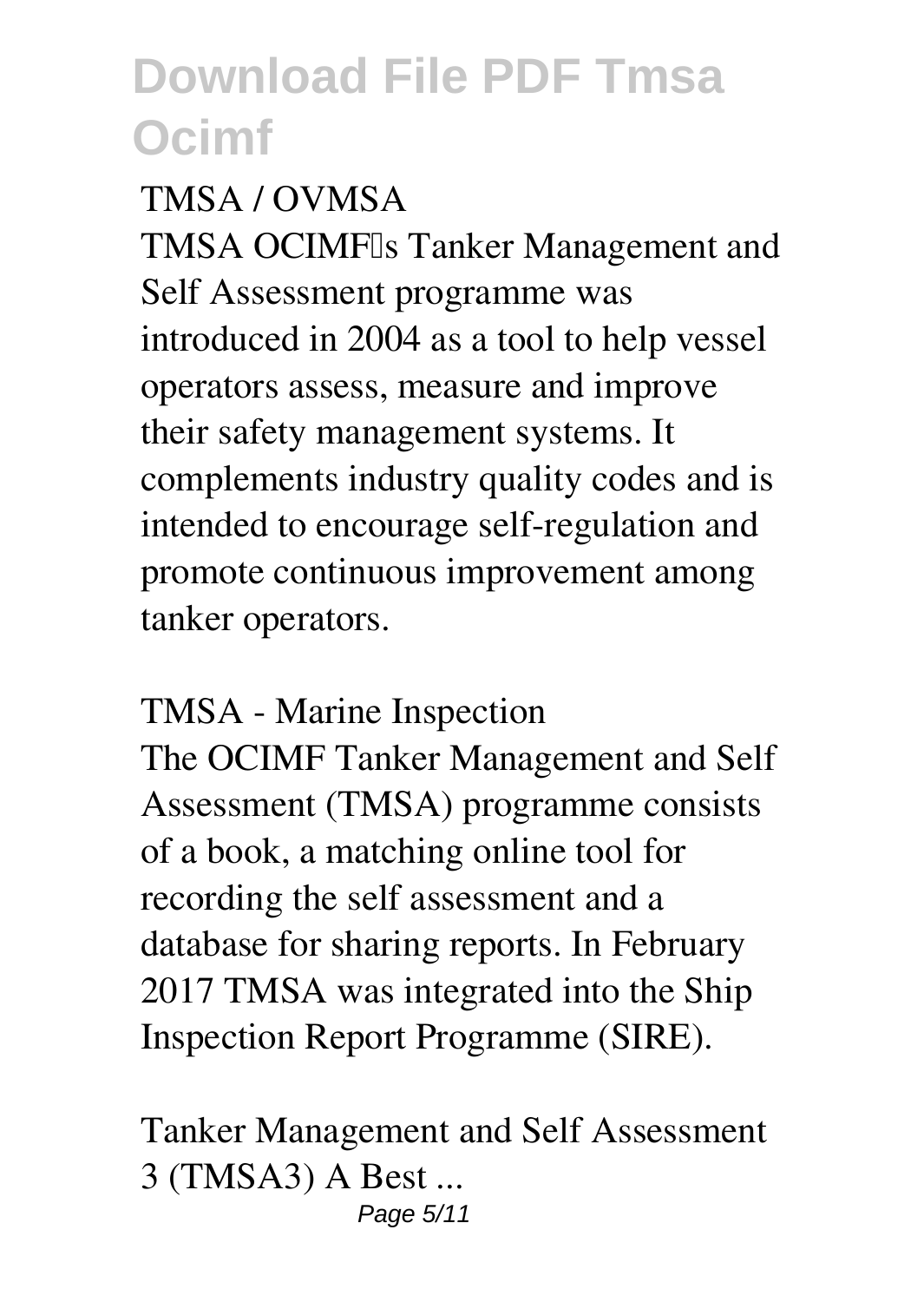April 26th, 2018 - The OCIMF TMSA History OCIMF<sup>I</sup>s Tanker Management and Self Assessment TMSA publication and programme First introduced in 2004 as a tool for' 'Tanker Management and Self Assessment 3 2017 paper

*Ocimf Tanker Management And Self Assessment Guide* On the 10th of April 2017, OCIMF (The Oil Companies International Marine Forum) released TMSA 3, the latest edition of the Tanker Management and Self-Assessment (TMSA) programme providing Tanker companies with a means to improve and measure their safety management systems.

*What are the key elements of TMSA 3 (Tanker Management ...* From Monday 4th of April 2016, OCIMF will officially end support for the SSLv3 Page 6/11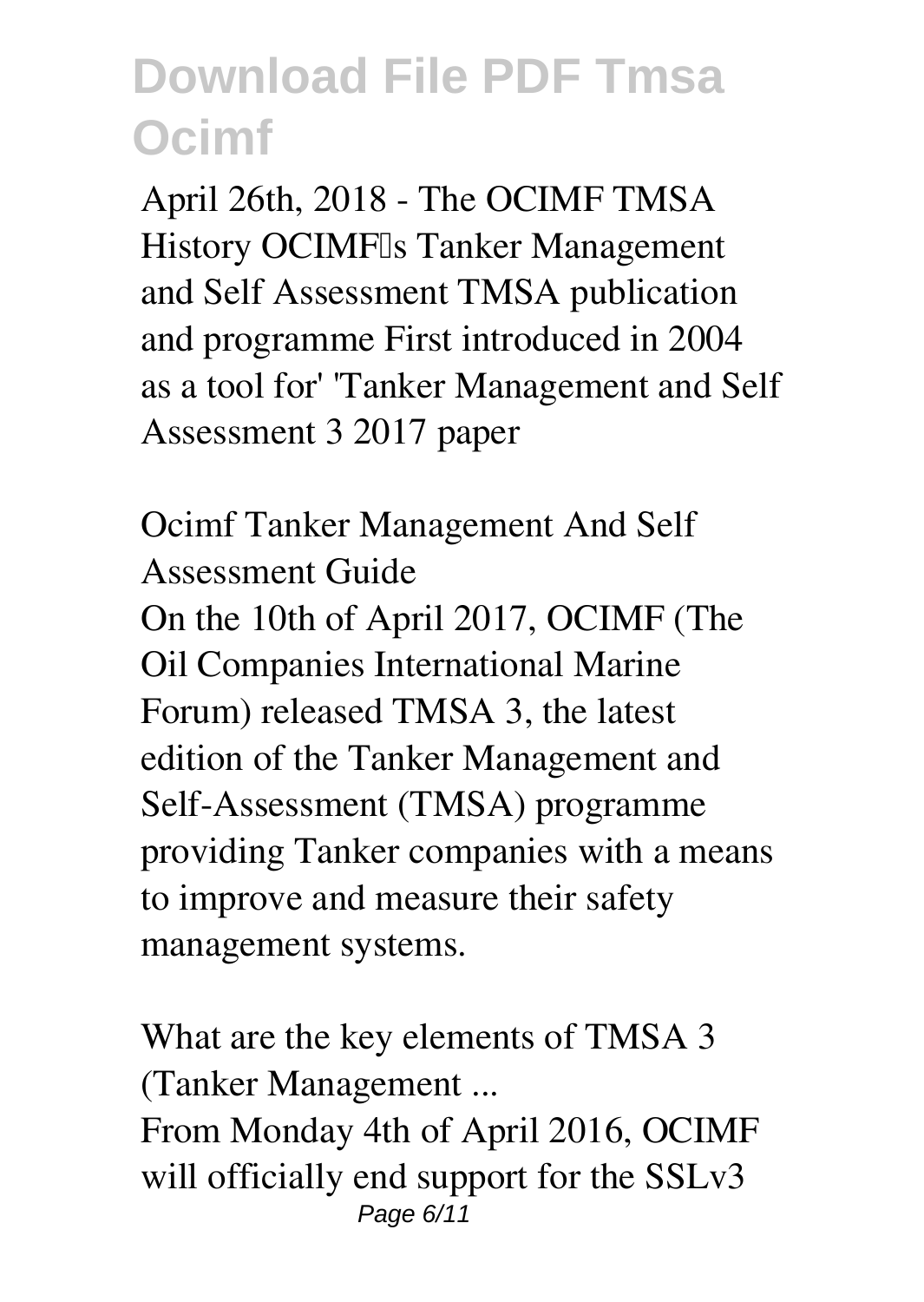protocol upon all the OCIMF programme websites. From that date, in order to access the SIRE, OVID, TMSA and MTIS websites, users should be using a modern internet browser such as Internet Explorer 8 or above, or a modern commercial alternative.

#### *OCIMF - OVID*

How can we help? Please enter a search term or phrase in the field below, or click upon the required Programme button below

#### *OCIMF Help Centre*

The external TMSA Navigational Audit is a performance indicator that helps an operator in reaching the highest level of TMSA programme. It ensures the organization achieves a greater commercial position, high quality, and safety of services.

Page 7/11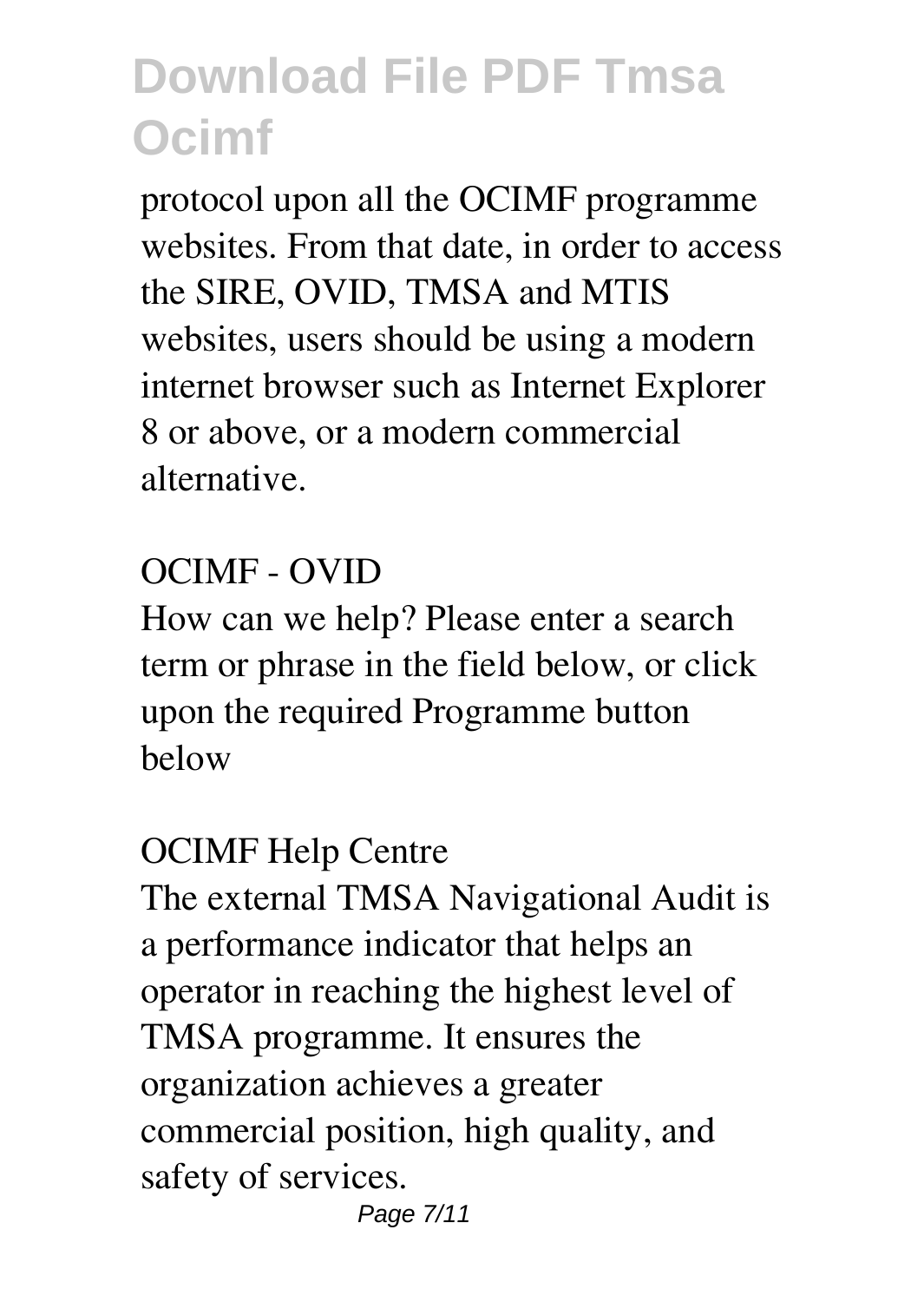*Navigational Safety Audit | TMSA | OCIMF | NAV9000 | ECDIS* What is TMSA? OCIMF<sub>Is</sub> Tanker Management and Self Assessment programme was introduced in 2004 as a tool to help vessel operators assess, measure and improve their safety management systems. It complements industry quality codes and is intended to encourage self-regulation and promote continuous improvement among tanker operators.

*Tanker Management and Self Assessment (TMSA)*

Tanker Management and Self-assessment audit (TMSA), as sponsored by Oil Companies International marine forum (OCIMF) are standards which have become a must for all Tanker Owners and Operators to Comply. TMSA programme Page 8/11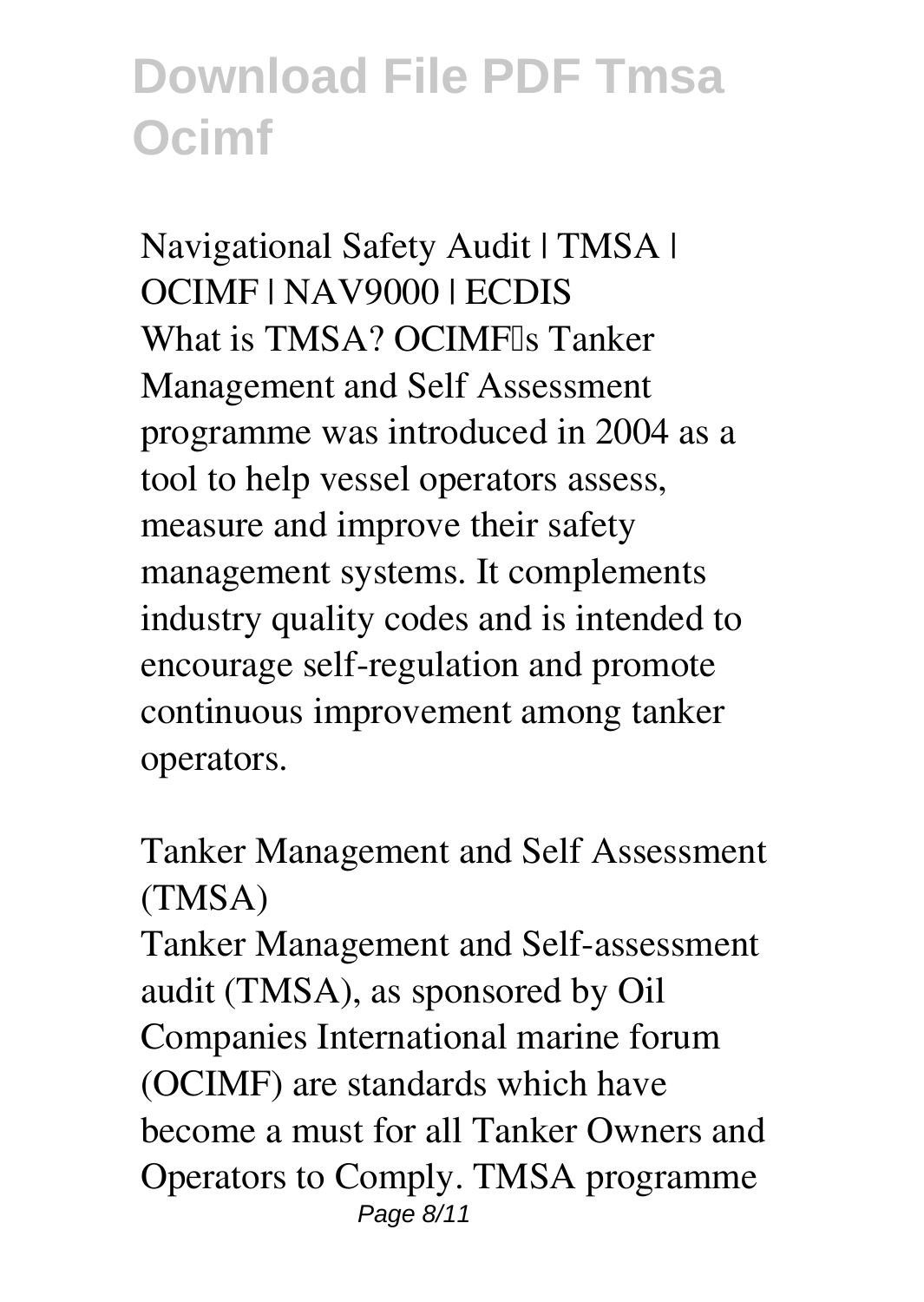was introduced in 2004 with an intention to improve safety management of Tanker operators.

*TMSA Office Audit | Training | Checklist | Auditor*

OCIMF has released its 3rdedition of Tanker Management and Self Assessment today. The TMSA programme is a tool that assists vessel operators assess, measure and improve their safety management systems. It sets out 13 elements of management practice that are essential for the effective management of operation of vessels.

*OCIMF Releases updated 'Tanker Management and Self ...* OCIMF IS A VOLUNTARY ASSOCIATION OF OIL COMPANIES HAVING AN INTEREST IN THE SHIPMENT AND TERMINALLING OF Page 9/11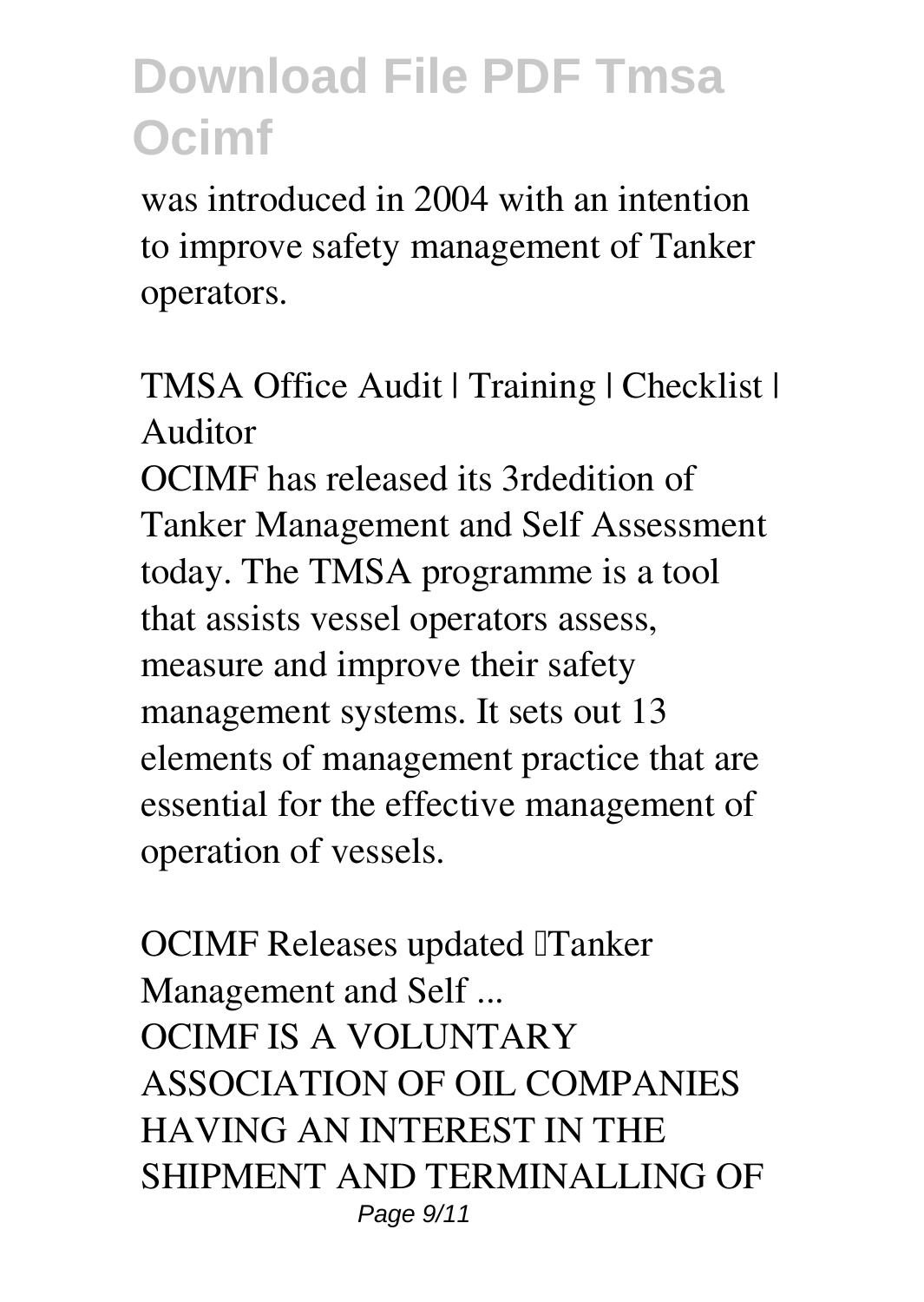OIL THE PRIMARY OBJECTIVES OF THE OCIMF ARE THE PROMOTION OF SAFETY AND PREVENTION OF POLLUTION FROM TANKERS AT OIL TERMINALS OCIMF HAS CONSULTATIVE STATUS AT THE INTERNATIONAL MARITIME ORGANIZATION (IMO)

### *BEST PRACTICE GUIDE FOR VESSEL OPERATORS*

The Tanker Management Self-Assessment (TMSA) guide is a tool created by OCIMF to help ship operators measure and improve their management systems. The TMSA provides a standardised framework to assess their management processes. Since February 2017, the TMSA Programme has been integrated within SIRE. OCIMF - Oil Companies International Marine Forum ...